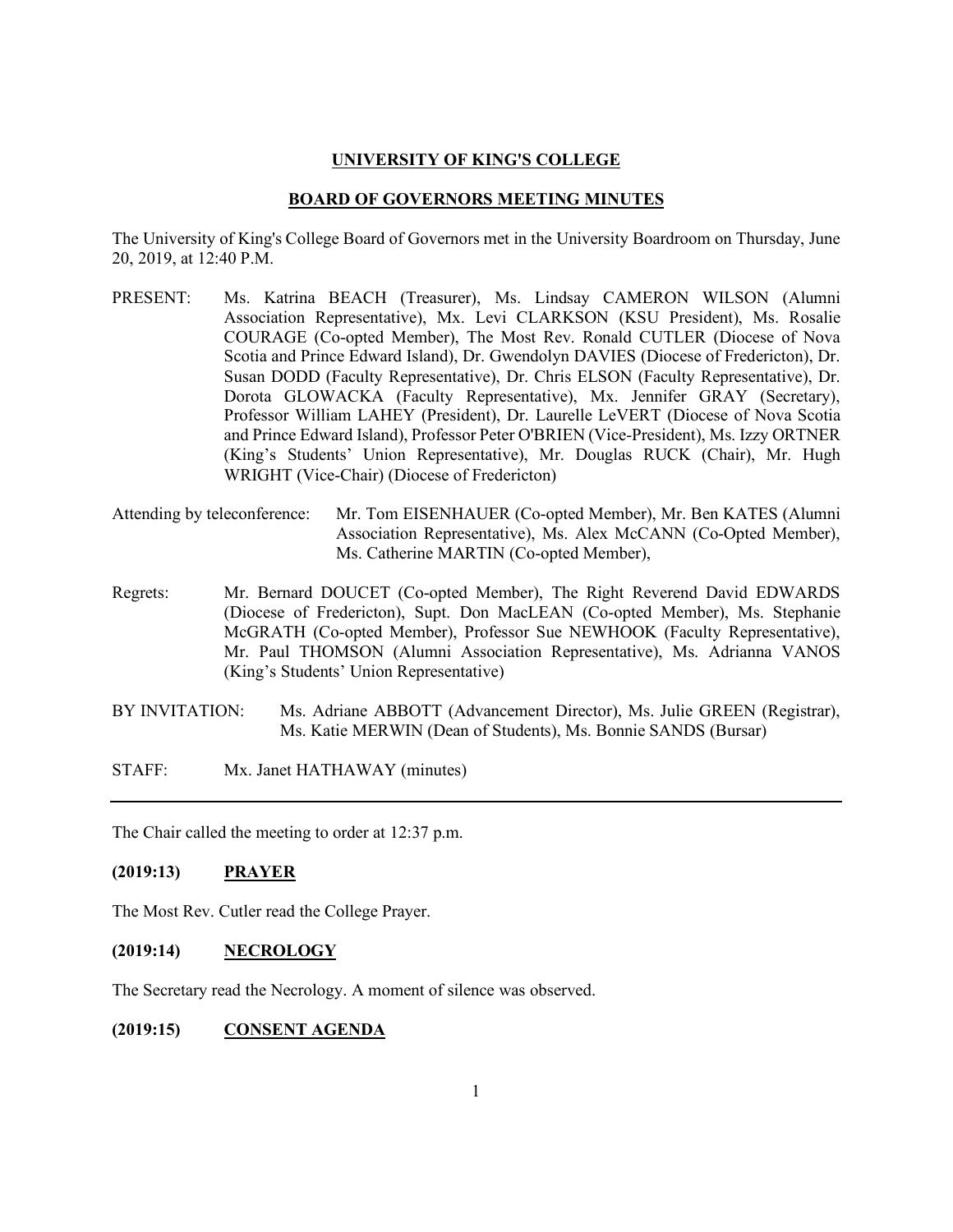A Consent Agenda addressing the following matters was circulated:

- a) Approval of Minutes of March 28, 2019
- b) Alumni Report
- c) Advancement Director's Report
- d) Conference Services Update
- e) Facilities Management Update
- f) Information Access and Privacy (IAP) Administrator's Annual Report 2018-2019
- g) Accessibility Officer's Annual Report 2018-2019
- h) Equity Officer's Annual Report 2018-2019
- i) Academic Integrity Officer's Annual Report 2018-2019
- j) Registrar's Report
- k) Meeting Dates for 2020

## **MOTION:** (Gray/Beach) that the Consent Agenda be approved. **CARRIED.**

The Chair announced that at 1:00 p.m., the Board will invite into the meeting Neil Hooper, the Athletics Director, who was named Athletic Director of the Year by the Canadian Collegiate Athletic Association (CCAA) at the 2019 CCAA Hall of Fame Banquet in Calgary on June 11.

## **(2019:16) BUSINESS/DECISION ITEMS**

#### **a) 2019-2020 ENROLMENT**

The Registrar reported that the University is seeing substantial recovery in specific markets that have been critical in the past, particularly Ontario. King's is expecting 196 Foundation Year Program (FYP) students by October 15. The Registrar noted that the three-year funding model has helped from a recruitment point of view because her office can plan and build relationships with specific schools. It helps to have a University-wide integrated effort from the President, Advancement, and Athletics.

The Registrar noted that King's has stopped the decline and is recovering in a positive direction in FYP. Student retention has improved. High FYP numbers in the past typically translated into lower retention rates.

The Registrar reported that there has been an increase in students who self-identify as being from different ethnicity groups, which was an area of focus. The applicant pool was smaller this year, but more students have enrolled, so conversion is greater, showing the increased efficacy of the University's messaging.

At 12:51 p.m., Alex McCann joined the meeting by teleconference.

## **b) FINANCIAL STATEMENTS FOR 2018-2019**

## **i. Draft Audited Financial Statements 2018-2019**

The Treasurer provided context about the financial statements dealing with the past year. She noted that the auditors are intending to issue an unqualified audit opinion, which is the desirable outcome. The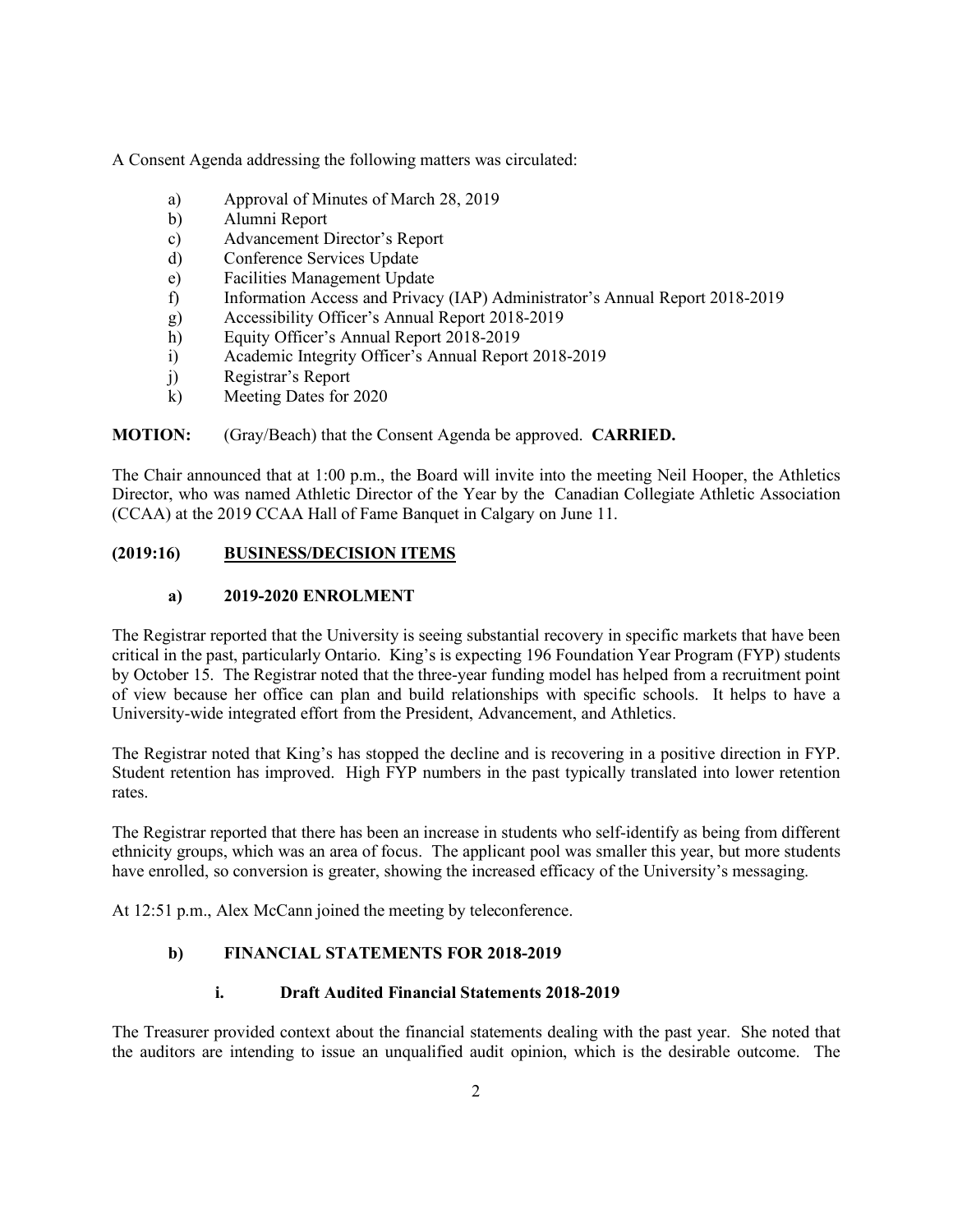auditors noted there were no internal control findings, so from the University's perspective, there is an appropriate segregation of duties and financial controls in place.

The key highlight is that the University's financial position has improved significantly because of the permanent increase of \$2.2 million in the provincial operating grant. The excess of operating revenue over expenses is \$511,116 as compared with negative \$1.0 million last year, so the University is \$1.5 million better off. While this is good news, the University must be careful not to slip back into the same situation in the future.

The Treasurer also noted that the \$241,900 decrease in fair value of the investments that are not endowed is just an accounting entry reflecting a decrease in the market value of the investments at a point in time; the true excess of revenue over expenses is \$511,116 shown on the line above rather than \$269,216 shown below.

# **ii. Management Discussion & Analysis (MD&A)**

The Treasurer reviewed the Management Discussion and Analysis that accompanied the financial statements.

### **iii. Accountability Report Regarding Expenditures from Internally Restricted Funds**

The Bursar noted that this one-page document accounts for all the monies withdrawn from internally restricted funds during 2018-2019. The Bursar reported that in 2018-2019, the University withdrew \$190,400 from the internally restricted funds for spending on initiatives as approved by the Board. On the Enhanced Voluntary Retirement Plan, \$50,000 was withdrawn for one retiree; the other retiree's courses were not taught that year, so that was a saving. The reputational research study spent \$19,000. The Board approved capital preparedness spending, of which \$96,000 has been spent. Very little has been spent out of the \$50,000 designated for on student employment. The Bursar has approved several student employment placements for this summer. Up to \$75,000 can be spent on staff development over three years.

## **iv. Resolution to Approve 2018-2019 Audited Financial Statements**

The Bursar noted the final matter related to year-end was the resolution to approve the audited financial statements.

**MOTION:** (Beach/Wright) that the Board of Governors approve the University of King's College audited financial statements for the year ending March 31, 2019. **CARRIED.**

The Treasurer observed that the process at year-end continues to get even stronger, and the auditors were complimentary of the Bursar and her team.

The Chair noted that two more items had been added to the agenda: the Advancement Report and the report of the Equity Committee, which have been circulated.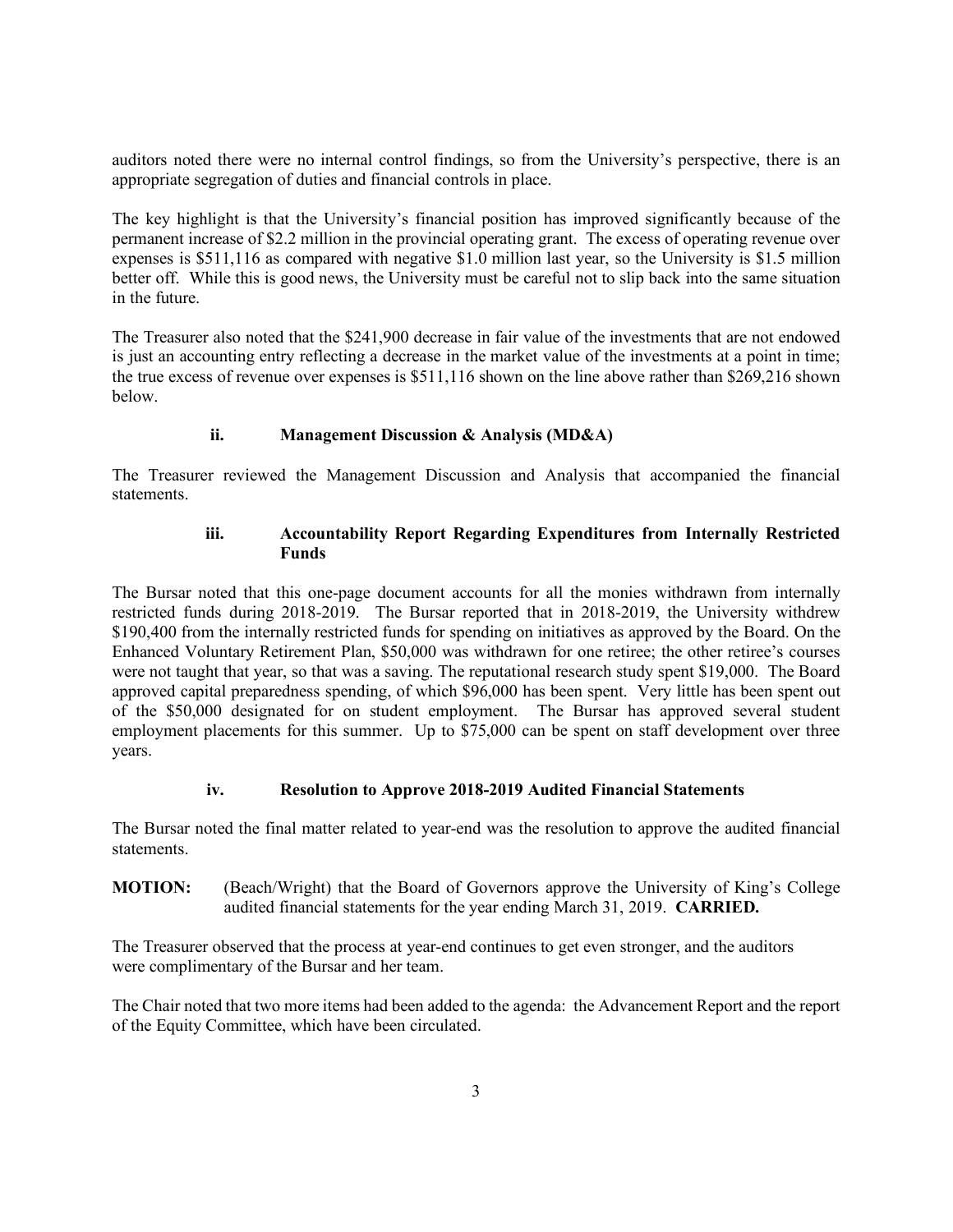At 1:01 pm, the President left the meeting to meet Neil Hooper. When the President returned with Mr. Hooper at 1:09 p.m., he announced that he wanted to introduce Canada's Coach of the Year. Board members gave Mr. Hooper a standing ovation. The Chair spoke about the bestowal of the honour on Mr. Hooper and thanked him on behalf of the Board.

Mr. Hooper noted his work is a labour of love for him and that King's was a wonderful place to work. He thanked the Board for the recognition.

Mr. Hooper left the meeting at 1:12 p.m.

## **c) 2019-2020 OPERATING BUDGET**

## **i. 2019-2020 Operating Budget PowerPoint Presentation**

## **ii. Tuition, Ancillary & Auxiliary Fee Increases for 2019-20**

The Bursar presented highlights from the 2019-2020 budget:

- The operating grant increased by 1% over the prior year, which includes the additional \$2.2 million.
- There is improved upper-year retention and residence occupancy.
- A 225-member FYP class graduated this May, so overall headcount will be down compared to the prior year.
- The Journalism course fee has been eliminated and Journalism tuition rates are held flat as approved by the Board in March.
- This budget includes permanent expenditure reductions under the Expenditure Reduction, Control and Reallocation plan of \$250,000.
- A full time Sexualized Violence Prevention and Response Officer (SVPRO) has been included in 2019-2020 and following years.
- A new assistant for the Vice-President, increased spending on equity initiatives and increased spending on deferred maintenance are also included.

The Bursar gave a summary of budget adjustments since the draft budget was presented at the March 28 Board meeting. The surplus is smaller than that presented in March primarily as a result of the additional spending noted above along with adjustments to the administrative leaves of the President and Vice-President. The President and Vice-President are entitled to an administrative leave at the conclusion of their terms, so \$74,000 was added to the budget as a liability owing to these individuals. Restoring parity to faculty on July 1 will cost of \$49,000. A Faculty Fellow who was omitted in the draft budget is now included.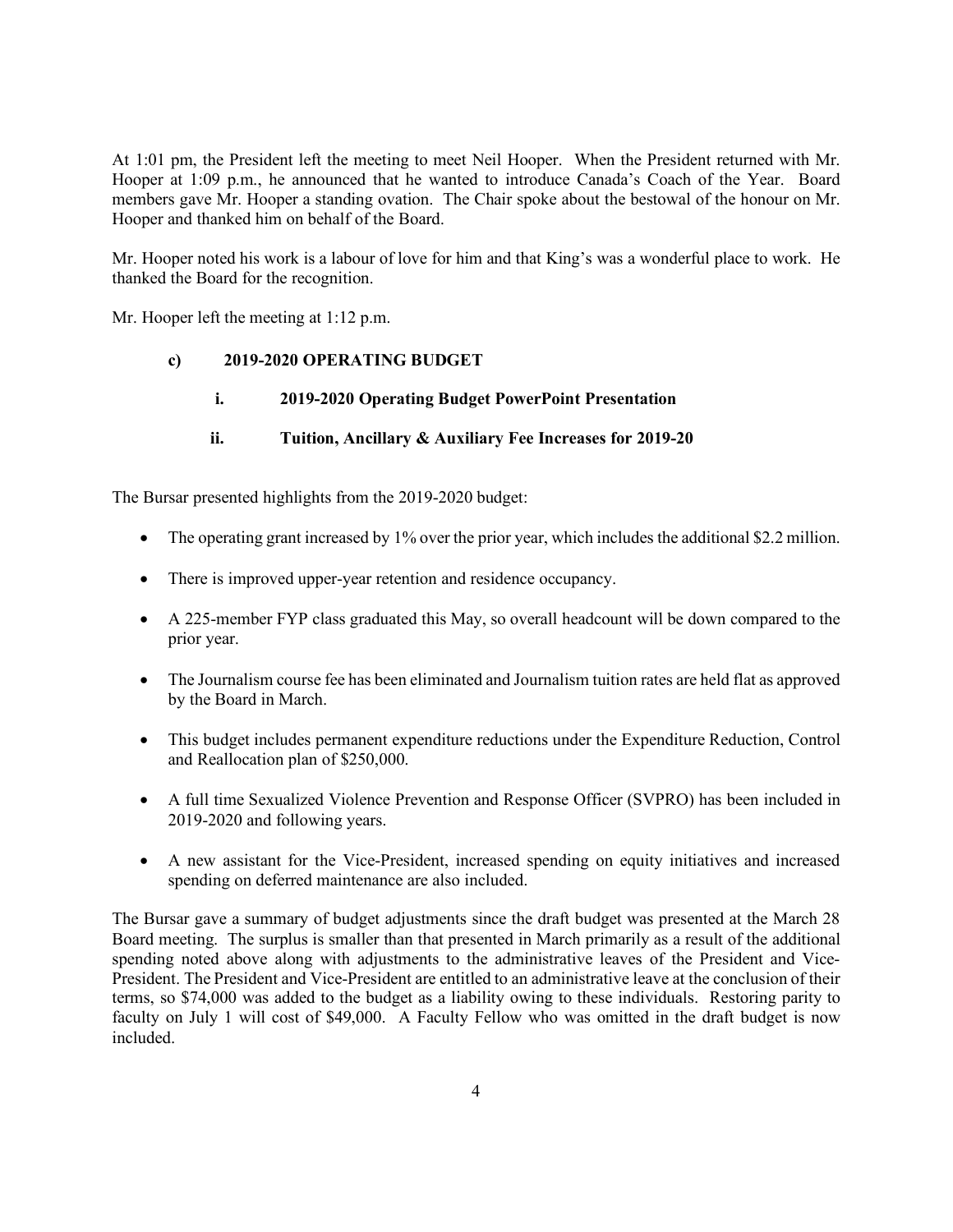The budgeted operating cash surplus is now \$155,000.

The Bursar summarized all the proposed changes to tuition and fees in the budget. She noted that King's is up 68 FTE students from last year's budget. Tuition for all programs is going up except Journalism. There are 61 in the MFA programme, compared to 52 last year.

Higher enrolment contributes to increased revenue, as does higher residence occupancy and the international student tuition differential. Dalhousie is increasing the differential by 3% for students who entered before fall 2019. Students who are new in fall 2019 pay the 3% plus an additional 15%, so new students pay an additional \$6,000 over four years.

The MFA mentor fee is a flow through from the students to the MFA mentors. Any increase does not financially benefit King's. The reduction in revenue by elimination of the Journalism fee is \$58,000 assuming no change in enrolment.

Study Abroad can accommodate only 20 students in Florence instead of 25 in Berlin, so that is a reduction in revenue.

Board members asked if international students are charged the differential fee. The Registrar noted that bursaries are offered to help reduce that fee.

At 1:26 p.m., Lindsay Cameron Wilson arrived.

One position was permanently eliminated in a department, so there are savings from that and from personnel changes. The Bursar said all departments and programs participated in the Expenditure Reduction, Control and Reallocation Plan and she thanked them for that.

Debt repayment is increasing by \$133,000 as a result of the deficit-financing loan, which the University will start paying back in November.

The Bursar noted that the University is asking to carry forward some of the money from internally restricted funds for the reputational research study by Academica. There are four studies being done instead of one.

The Bursar noted that small deficits are projected for future years and noted that that includes FYP classes of 220 in the last two years. Board members asked whether the 200 projection should be retained throughout all future years. The President noted that the University is considering every other option that makes sense for King's, including considering different demographics. The Treasurer noted that the University is planning for additional spending and decisions based on additional enrolment. A 220 FYP class would make it the easiest path, but there are different ways to get there.

## **iii. 2019-2020 Operating Budget and Schedules**

#### **iv. Resolutions Regarding 2019-2020 Operating Budget**

The Bursar referred to the resolutions in the meeting package.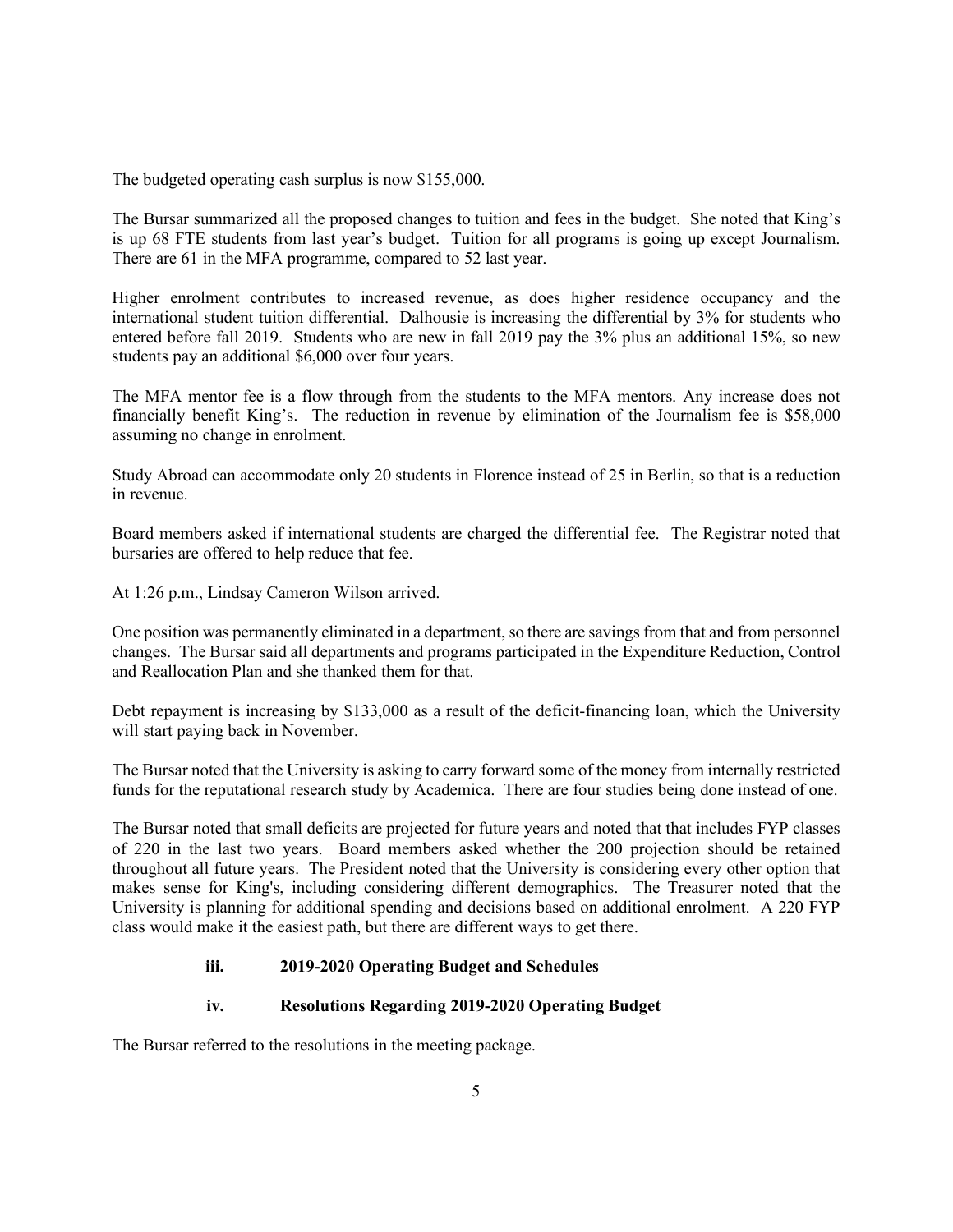Resolution concerning reputational and recruitment studies being completed by Academica:

*On June 22, 2017, the Board of Governors passed a resolution to spend the following from the reserve fund in fiscal year 2017-2018: \$50,000 for a reputational research study and \$40,000 for a strategy for increasing the alumni's role in and contribution to recruitment (i.e., an Alumni recruitment strategy). On June 21, 2018, the Board of Governors passed a resolution to carry forward the unexpended \$50,000 for the reputational research study and the \$20,000 remaining for the Alumni recruitment strategy to be expended in fiscal year 2018/19.*

*In 2018/19, the scope of the reputational research study was expanded to include recruitment and now consists of four studies: Recruitment Review, Recruitment Target Market Analysis, Alumni Outcomes Study and a Reputational Analysis. In 2018/19 Academica was hired to perform this work which will be completed by the end of 2019/20. In 2018/19, \$19,000 of the \$50,000 approved by the Board for the reputational research study was spent. It is being requested that the remaining \$31,000 be carried forward to 2019/20 along with the \$20,000 allocated for the Alumni recruitment strategy since this will be covered under the expanded scope of this project, for a total carryover of \$51,000.*

**MOTION:** (Wright/Beach) that the Board hereby approves the carryover of unexpended internally restricted funds (from the Reserve Fund) approved by the Board on June 21, 2018, in the amount of \$51,000, consisting of the unexpended amounts allocated to the reputational research study of \$31,000 and the Alumni recruitment strategy of \$20,000 for the Academica reputational and recruitment studies, to be expended in fiscal year 2019/20. **CARRIED.**

The Bursar brought forward the resolution to approve the 2019-2020 operating budget:

**MOTION:** (LeVert/Davies) that the Board hereby approves the University of King's College operating budget for the 2019-2020 fiscal year including tuition and student fee increases as presented. **CARRIED.**

Board members thanked the Bursar and the Treasurer for their efforts.

# **d) GREEN BOOK REVISIONS**

The Vice-President reported the Green Book revisions are isolated to the parts of the Green Book that relate to the Director and Associate Director of the Foundation Year Program. The changes relate mostly to the Associate Director Academic. They arose out of an internal matter of governance in FYP that touched on the status of Senior Fellows who had traditionally occupied the position of Academic Director but who were not constitutionally placed in that position. The Associate Director Academic will normally come from among the Senior Fellows.

**MOTION:** (O'Brien/Dodd) that Board of Governors approve the revisions to the Green Book as proposed. **CARRIED.**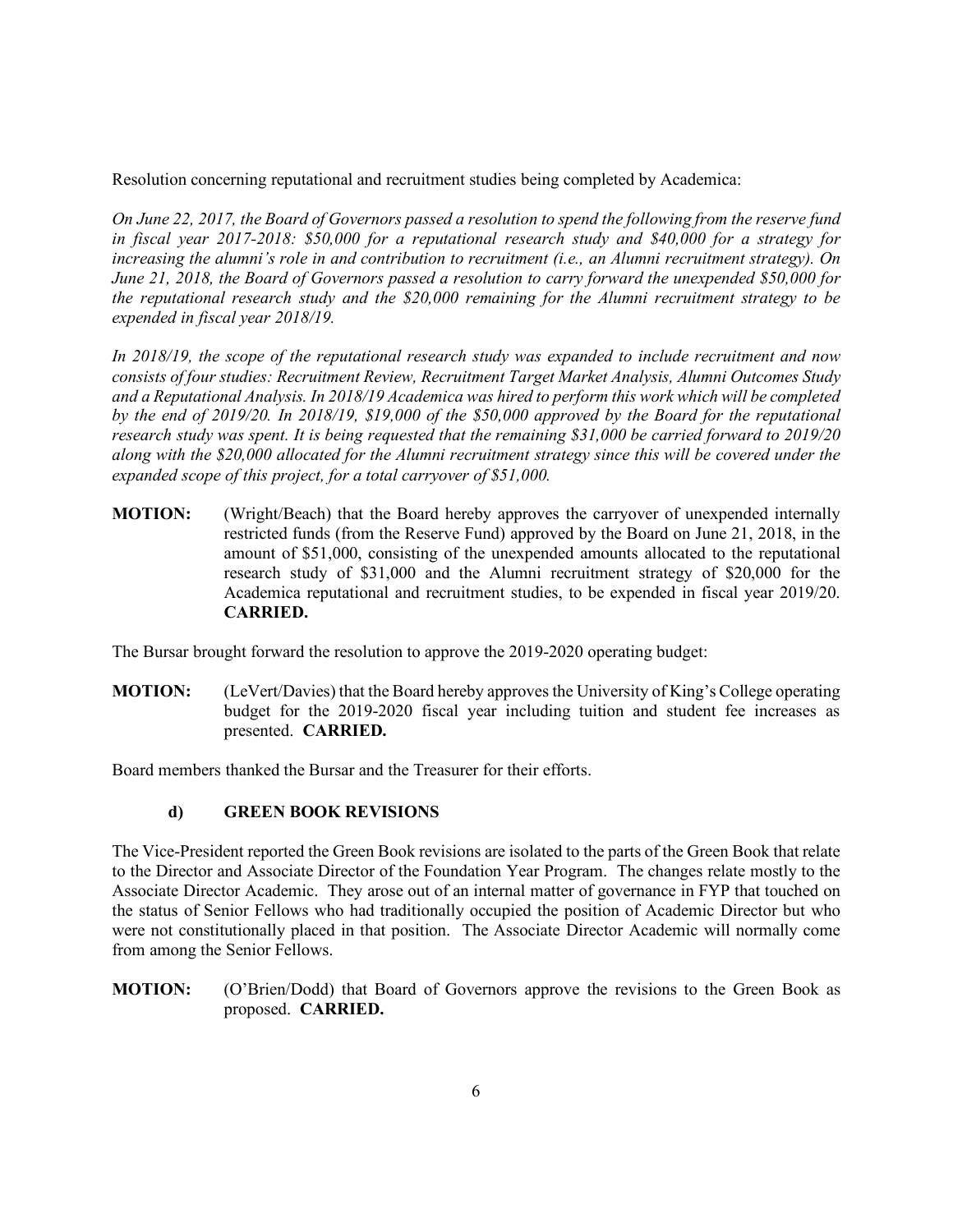## **(2019:17) ADVANCEMENT COMMITTEE REPORT**

The Chair asked Ms. Courage to speak about the Advancement Committee report on behalf of Dale Godsoe, Chair of that committee. Topics covered were new terms of reference and outcomes and benchmarks from the Advancement office. Ms. Courage reported that in respect of fundraising, it was a very good year. The University has more donors, new pledges and gifts total over \$3 million. Donor retention has continued to grow since 2013. Updates have bee received by the committee on planning for the campaign to restore the residential Bays.

Board members asked for an update on raising money for renovation of the TriBays. The Advancement Director reported that she is in the process of identifying donors and hopes to have an announcement in September.

## **(2019:18) EQUITY COMMITTEE REPORT**

Dr. Glowacka presented the Equity Committee report. She noted that the Equity Committee functions as an advisory group and highlighted several initiatives:

- One initiative was to try to make the décor of the University more inclusive. The Boardroom and hallways are small steps and all should think more of how spaces look and how inclusive they appear.
- Half of the papers from the Scholarly Inquiry into King's connections with slavery have been posted on the website, and three more papers, one in two parts, are being posted soon. More initiatives are coming up in partnership with the President's Office and Advancement Office. The University held an event in January where Prof. Amani Whitfield spoke. Dr. Glowacka reported that the University has been discussing how to move the Inquiry forward with the African-Nova Scotian community and how to have robust student involvement.
- Two areas where the Committee has not done enough are (i) forging meaningful partnerships with the Mi'kmaq community, and (ii) physical accessibility of our spaces. More needs to be done.

At 1:53 p.m., the Chair called for a break.

At 2:06 p.m., the meeting resumed.

## **(2019:19) CHAIR'S REPORT**

The Chair highlighted items from his written report:

- He reported how much he enjoyed Encaenia and hearing parents tell of their students' experiences at King's.
- The Chair spoke of President's mandate letter and said the President has agreed to let his name stand for reappointment as President of King's College.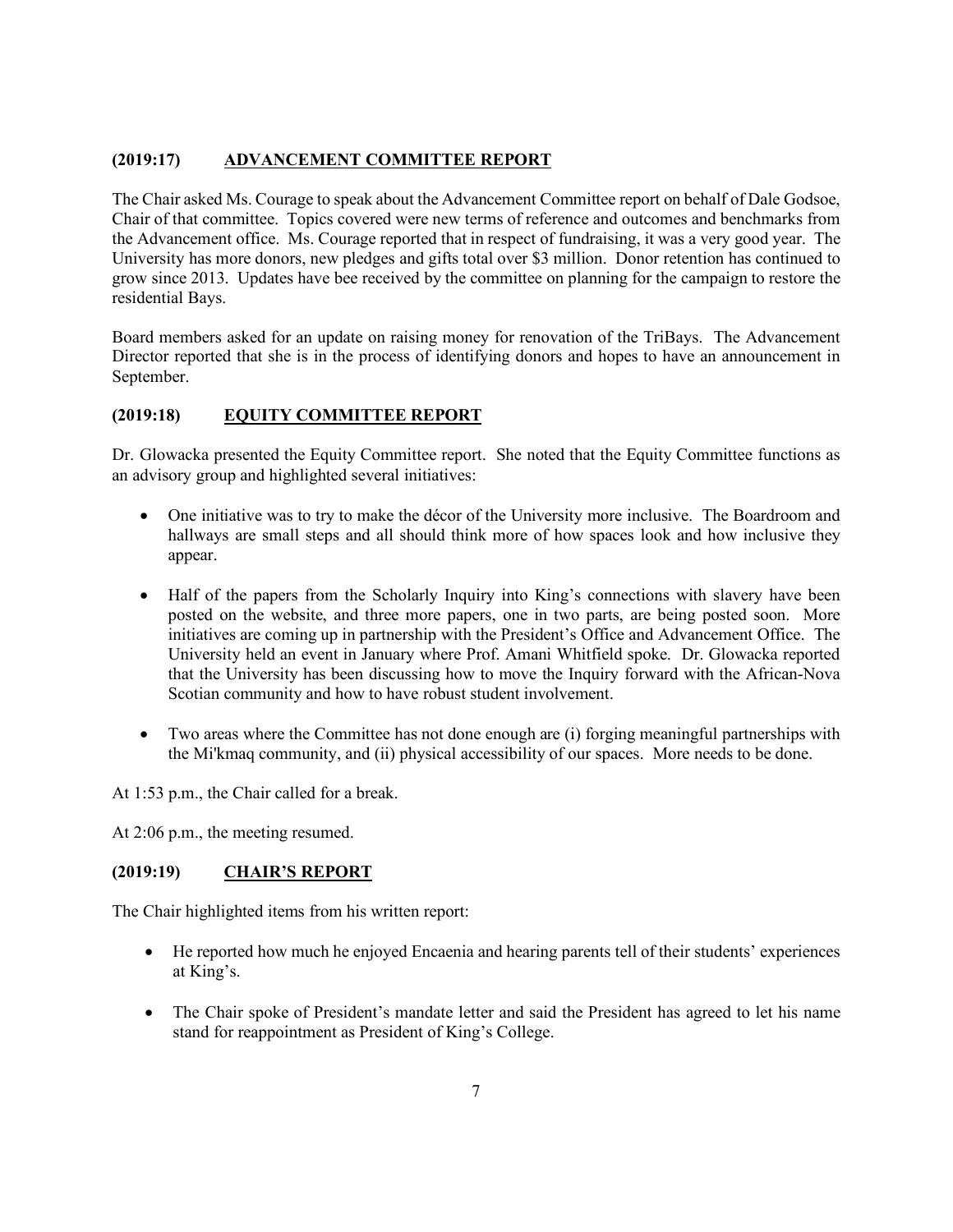- He is contemplating circulating a survey to get feedback from the various committee members and committee chairs and will be meeting with the Secretary to determine the path forward for the Board, and how the Board and committees can be more effective.
- The Chair also spoke of the First Nations land acknowledgement at Board meetings and that he was looking at that with the Equity Committee.
- The Chair congratulated the President on his appointment as chair of the Council of Nova Scotia University Presidents. That is significant and helps to promote King's as a university and the President and the work he does.
- The Chair noted that another individual who deserves recognition is Dr. Chris Elson, who was honoured in April when he was invested into the Ordre des Palmes Academique (Order of Academic Palms), a national order bestowed by the French Republic to distinguished academics and figures in the world of culture and education. The event has significant meaning. What Chris and Neil Hooper have accomplished bodes well for the University.
- Finally, the Chair proposed that Executive Committee hold its September meeting at the Buddy Daye Learning Institute.

Board members also congratulated Chris Elson his accomplishments and on his upcoming marriage and spoke of the important of the land acknowledgement.

## **(2019:20) GOVERNANCE, HUMAN RESOURCES AND NOMINATING COMMITTEE REPORT**

The Secretary, as the Chair of the Governance, Human Resources and Nominating Committee (GHRNC), started with renewals requiring Board approvals. The GHRNC recruits for the Board through the Co-opted members and then the Diocesan members.

The Secretary noted that there were no Board nominations at this time, but a centralized list has been pulled together and is being reviewed by the GHRNC, keeping in mind various communities and skillsets that would be beneficial to the Board in executing its mandate. General position descriptions for both Committee and Board positions are in draft to be used if and when needed to fill particular requirements.

The Secretary said there were several resolutions, and they could be handled in one omnibus resolution, or each one individually.

With no objections to rolling one omnibus resolution, the Secretary and the Treasurer left the room.

**MOTION:** (Dodd/Cameron Wilson) that the Board approve:

that Jennifer Gray be reappointed as Secretary of the Board of Governors and a member and Chair of the Governance, Human Resources and Nominating Committee for the period allowed by the Act;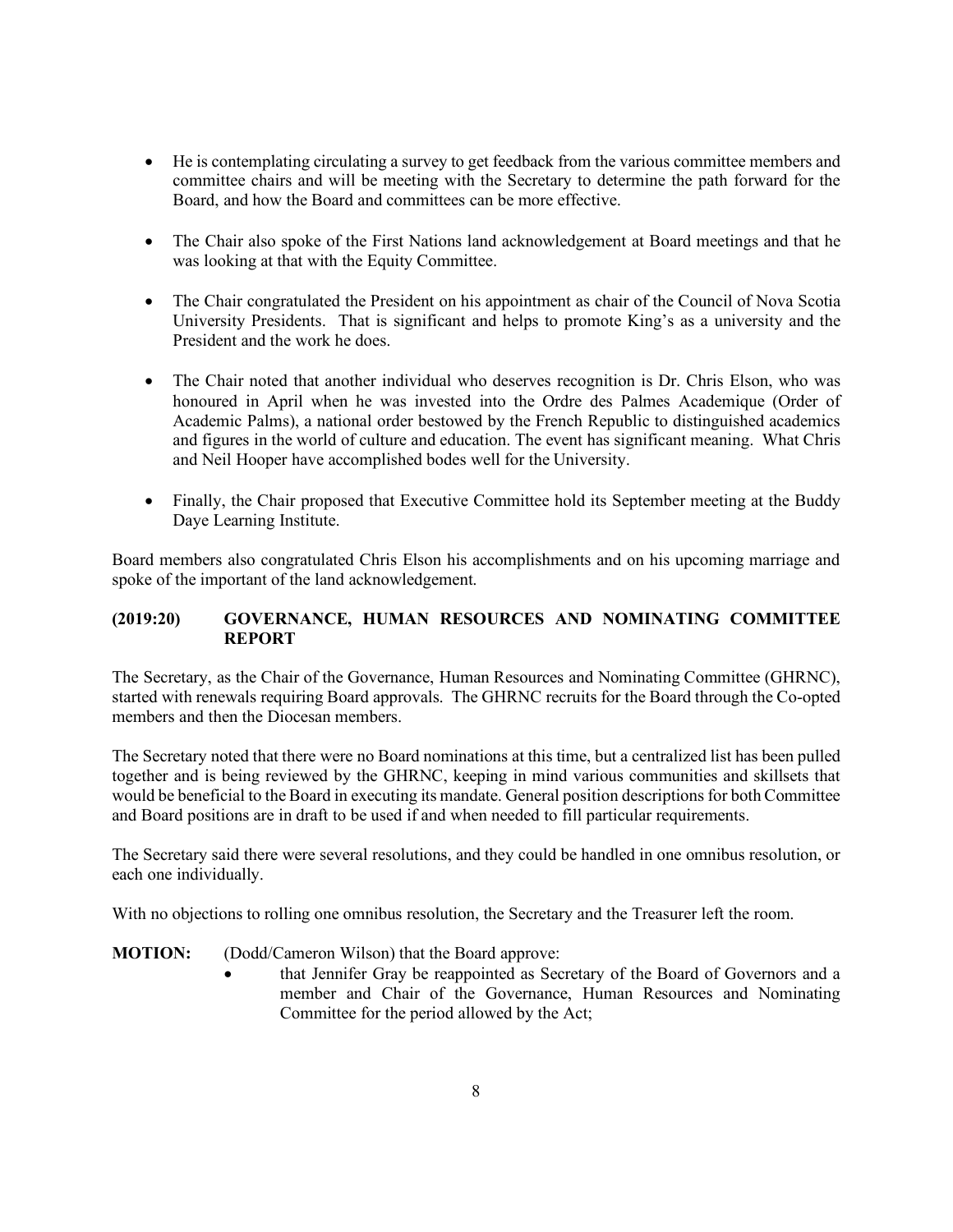- that Katrina Beach be renewed for a further term as Treasurer of the Board of Governors for the period allowed by the Act;
- that Bernard Doucet (Co-opted member) be renewed for a further four-year term as a Co-opted member of the Board of Governors; and
- that Alex McCann be renewed for a further four-year term as a Co-opted member of the Board of Governors. **CARRIED.**

The Secretary and Treasurer returned to the meeting.

The Secretary brought up renewals not requiring Board approval (for information): Gwen Davies (Diocese of Fredericton), and Hugh Wright (Diocese of Fredericton).

The Secretary reported that the GHRNC was looking for people to consider for various vacancies, including a Diocese of Nova Scotia Board member and the Vice Chair. She would welcome interest or suggestions.

The Secretary said the Board also needed to vote on the Investment Committee Chair extension.

## **MOTION:** (Gray/Wright) that Peter Conrod be reappointed Chair of the Investment Committee for a one-year term. **CARRIED.**

The Secretary said Anne-Marie E. Gammon had been appointed to the Investment Committee and circulated her *curriculum vitae*.

With respect to Committee vacancies, the Secretary reported on the following known vacancies:

- Executive Committee representation (one Board position) (interest/suggestions welcome); and
- GHRC: one member from the Board (interest/suggestions welcome)

The Secretary noted that the Investment Committee is seeking changes to its terms of reference relating to the pension fund, which is no longer under control of the Investment Committee. This is a housekeeping item.

**MOTION:** (Gray/LeVert) that the changes as presented to the terms of reference of the Investment Committee as presented be accepted. **CARRIED.**

The Secretary reviewed proposed changes to the terms of reference for the GHRNC.

**MOTION:** (Gray/Clarkson) that the changes as presented to the terms of reference of the Governance, Human Resources and Nominating Committee as presented be accepted. **CARRIED.**

The Secretary noted that the President will be reoffering, which would be discussed more *in camera*. The process of reappointment will begin in the late fall of 2019, and a work plan for that is being started now.

As a final item, the Secretary reported that section 8(3) of the King's by-laws provides for a Nominating Committee that does not exist. It was understood that it was intended to remove that provision years ago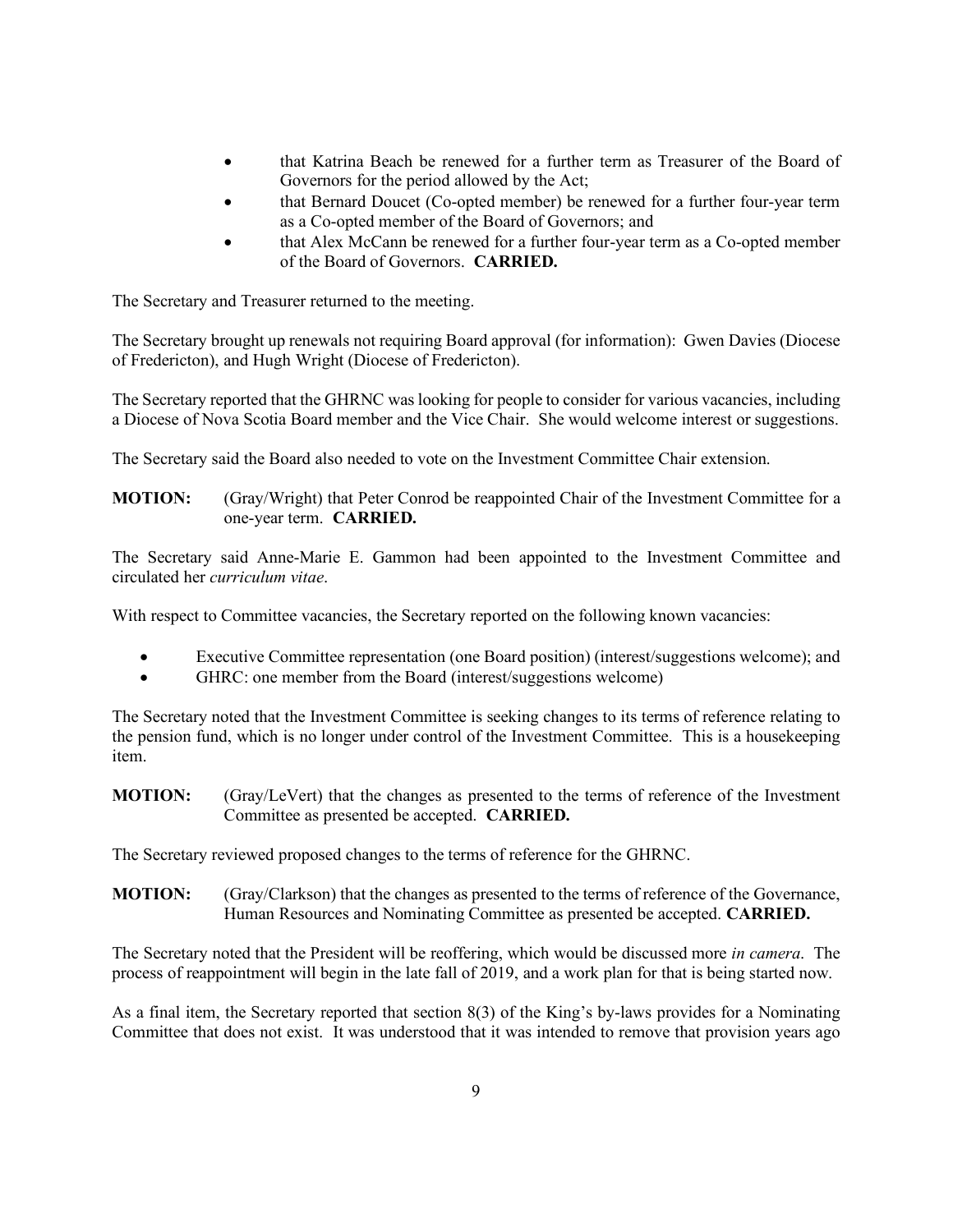and the Secretary has recommended its removal to avoid confusion with the mandate of the GHRNC. Section 54 of the by-laws requires that advance notice be given of this amendment.

**NOTICE OF MOTION:** Notice is hereby given pursuant to section 54 of the By-laws, Rules and Regulations of the University of King's College (the bylaws) that at the next general meeting of the Board, the following amendment will be considered: deletion of Section 8(3) of the by-laws.

### **(2019:21) PRESIDENT'S REPORT**

The President reviewed highlights from his written report:

- Encaenia, including Alumni Day were four days of unequivocal celebration in the University. He noted that he and others who take place in Encaenia are trying to be more deliberate about having that relationship go on, as the health and well being of the alumni association is one of the important things the University has going for it. That starts at the encaenia ceremony, which is the beginning of the next phase of the relationship.
- The President noted how important the 220 FYP number is for the University. He also outlined all the things that are happening that reinforce the progress the University has already made in recruiting students over the last three years.
- The President pointed to the section of his report where his priorities are listed for the coming year. He noted that a lot of his personal time has been spent on obtaining a different operating grant from the Province. Now that has been accomplished, he will be able to focus further on the other priorities in his mandate letter.

The President mentioned other items:

- Creation of a subcommittee of the Investment Committee to consider where the University's investments are invested, with consideration of environmental and social aspects. That subcommittee is in the process of being formed and will consist of 50% people on the Investment Committee and 50% of others identified by the University.
- President posed the question to the Investment Committee of the possibility of a market correction and asked what the University should be doing to protect against that, such as moving money into government bonds or cash. The Investment Committee reported that they take a conservative approach. King's has moved money from bonds and securities into ownership of assets. The University has a new alternative investment manager. The President noted that the University is paying attention to this and is asking the appropriate questions.
- Ian Nason, the Vice-President of Finance and Administration at Dalhousie, and the President have agreed that by August 1 Dalhousie will present King's with a proposal regarding the financial transfer MOU. It has been a year since the advice from Dr. Ron Bond and the parties are well past the time when that advice should have been incorporated into a draft MOU.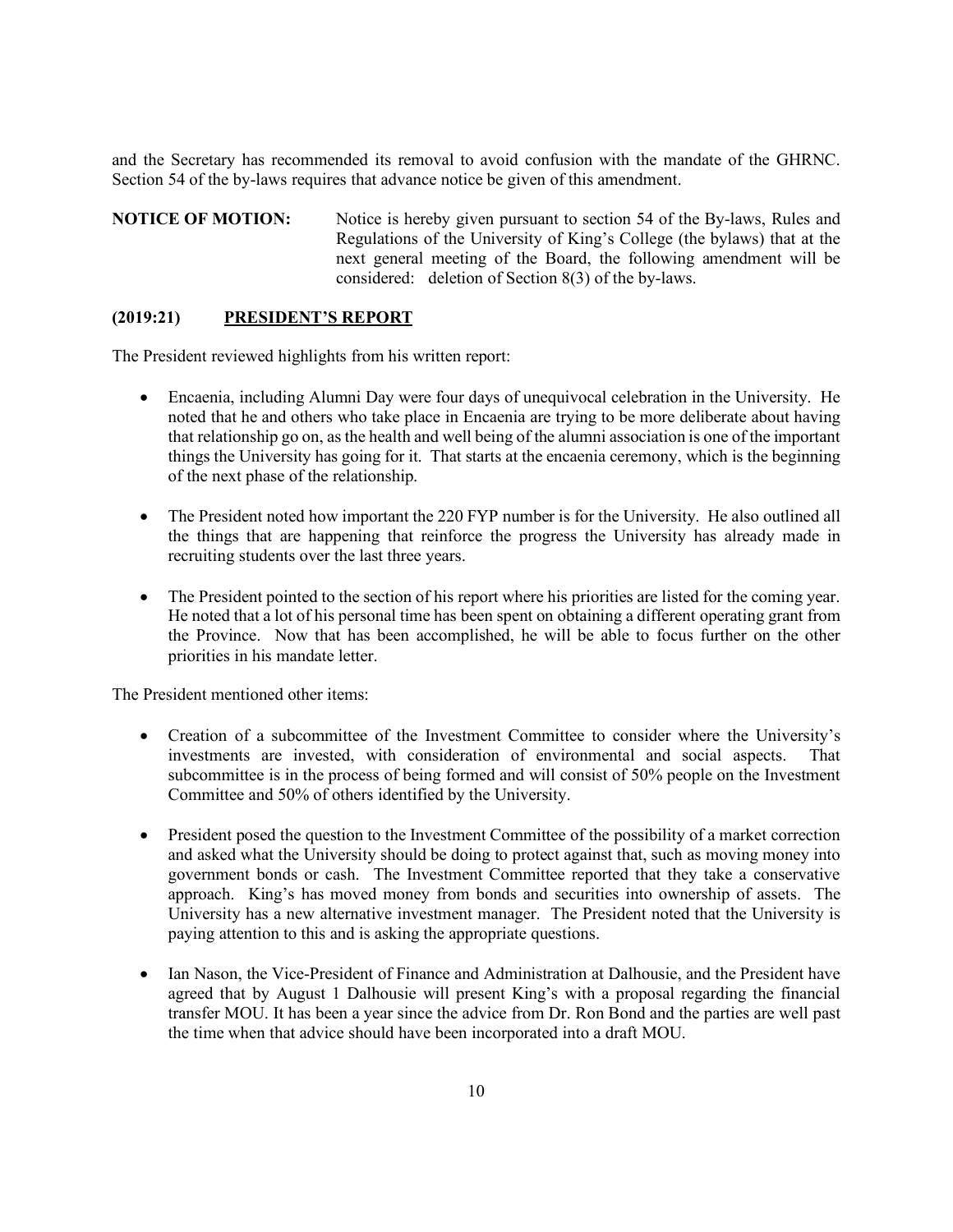• Finally, the Senior Administrative Team, which consists of the Bursar, Dean of Students, Vice-President, Registrar, and Advancement Director held a strategic retreat at the Delmore Buddy Daye Institute (DBDLI) recently. The President was also invited to attend the DBDLI annual general meeting. At the strategic retreat, the administrative team talked about human resources management, assisted by Angela Lewis of McInnes Cooper, who is responsible for HR management at the law firm. This was a generous contribution to King's from McInnes Cooper. The focus in the HR discussion was the staff employees. While the group went in talking about HR, most of the day was spent talking about things that would make a strong collegial culture. HR management should be about leadership of the organization. What can King's do to make the staff of the University feel fully engaged in the academic mission? What can King's do to strengthen that and make staff feel they are appreciated and involved in supporting the success of students? What can King's do to encourage and nourish greater cooperation between departments? One of the University's great assets should be a collaborative culture so each department thinks proactively of how they can contribute to that.

The President noted that he was pleased that the Board was approving a budget like this one. Students have talked for years about the importance of supports in areas of equity and sexualized violence. The President noted that Dr. Dodd played a critically important role in that as chair of the Planning and Priorities Committee. At a Faculty meeting it was emphasized that King's needs to have these positions to advance the cause of the University. The Faculty and the Board are directed towards the interests of the students.

## **(2019:22) KING'S STUDENTS' UNION REPORT**

The KSU President reviewed highlights from their report. The KSU passed its Spring Budget, which will be finalized at the Fall AGM. It also passed By-law amendments and elected student representatives to the By-law Review Committee, Elections Committee, and *The Watch* Board of Publishers. The KSU Executive also presented individual reports.

During exam season, the Dalhousie International Students' Association (DISA) and the Dalhousie Association of Graduate Students (DAGS) rallied against proposed increases to international student fees at Dalhousie (and subsequently King's). The KSU participated in the rally, petition delivery, and week long sit-in in the Dalhousie President's Office. Dalhousie created a Rapid Task Force to identify where support is needed by international students on campus, considering the student organizing that happened in response to the fee increases. The KSU President urged Board members to stay updated on what is happening there.

The KSU President spoke of Grad Week 2019, congratulating all 2019 graduates. Meagan Campbell gave a hilarious and touching speech as Valedictorian, Dr. Laura Penny was voted Honorary Grad Class President, and the Grad Class Gift was a needs-based bursary for Indigenous students. The KSU put on a BBQ for graduates and their families, and a final event in the Wardroom that was sponsored by the Alumni Association, in addition to hiring a student piper to lead the procession to the Rebecca Cohn. The KSU President attended the President's Dinner for graduates and walked in the Encaenia procession. They also attended the celebration of the Wardroom renovation on Alumni Day and extended their thanks to all alumni who donated to renovate this important student-operated space. The KSU President thanked the Alumni Association for their hard work during Grad Week.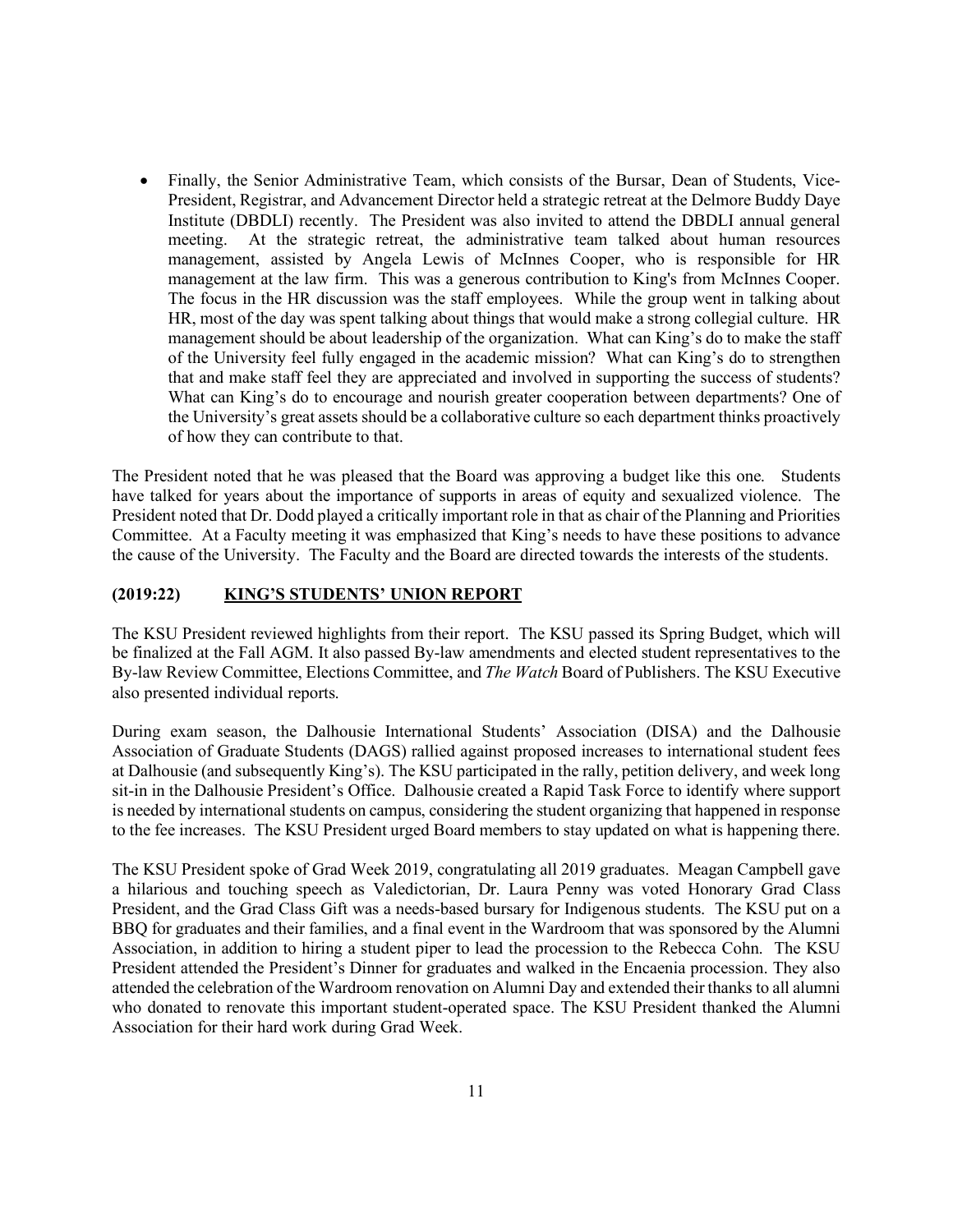The 2019 Orientation Week Coordinators are Sabby Somji, Sam Delaney and Meg Smith, who will work with the KSU President and Student Life VP over the summer to organize O-Week. King's has the only entirely student-run Orientation Week in Canada.

The KSU President said the KSU condemns the "Students' Choice Initiative", a policy put in place in Ontario that eliminated the six-month grace period for interest-free loan repayment and the Ontario Student Grant program and reduced the proportion of grants to loans for students. They noted that the majority of students at King's receive financial aid from the Ontario government, and therefore will be deeply affected by this policy.

A big priority for the national student union is climate justice. The KSU President encouraged Board members to learn more about the Green New Deal. The KSU is joining Our Time, a national campaign championing a vision for a Green New Deal for Canada, an ambitious plan to transform the country's economy and society to tackle climate change at the pace and scale that science and justice demand. The goal of the Our Time Campaign is to push politicians to support a Green New Deal in the lead up to the 2019 election. The KSU encourages Board members to consider the reality of the climate crisis when voting in the upcoming Federal election.

# **(2019:23) VICE-PRESIDENT'S REPORT**

The Vice-President noted there was a factual error in his report: applications for the SVPRO closed on June 21. The Sexualized Violence Policy Implementation and Advisory Committee has been hard at work over the past couple of months and has drafted questions and a schedule for interviews next week. The Vice-President thanked everyone on that committee, including Katie [Merwin] and Levi [Clarkson].

In addition to his report and what already had been discussed at the meeting, the Vice-President reported that he hosted the annual meeting of Atlantic Vice Presidents Academic at King's. One of guest speakers was Ann Sylliboy of Mi'kmaw Kina'matnewey (MK), a body that engages in different forms of advisory educational work in collaboration with governments and school boards. She is the post-secondary consultant with that body and made the point that engaging with other communities involves going out to the communities and having the meetings in their spaces. This is consistent with the views of the Chair and the President. MK is sponsoring a conference on July 4 and the Registrar is sending a representative.

#### **(2019:24) PRESIDENT'S PERSONNEL RECOMMENDATIONS**

The President circulated his list of personnel recommendations.

**MOTION:** (Lahey/Cameron Wilson) that the Board of Governors approve above list of appointments and request for a half sabbatical. **CARRIED.**

#### **(2019:25) OTHER BUSINESS**

The Chair noted that various members of the Board have been renewed and others have concluded their terms: Lindsay Cameron Wilson, Dorota Glowacka, and Susan Dodd. The Chair thanked each of the departing members on behalf of the Board and presented a gift.